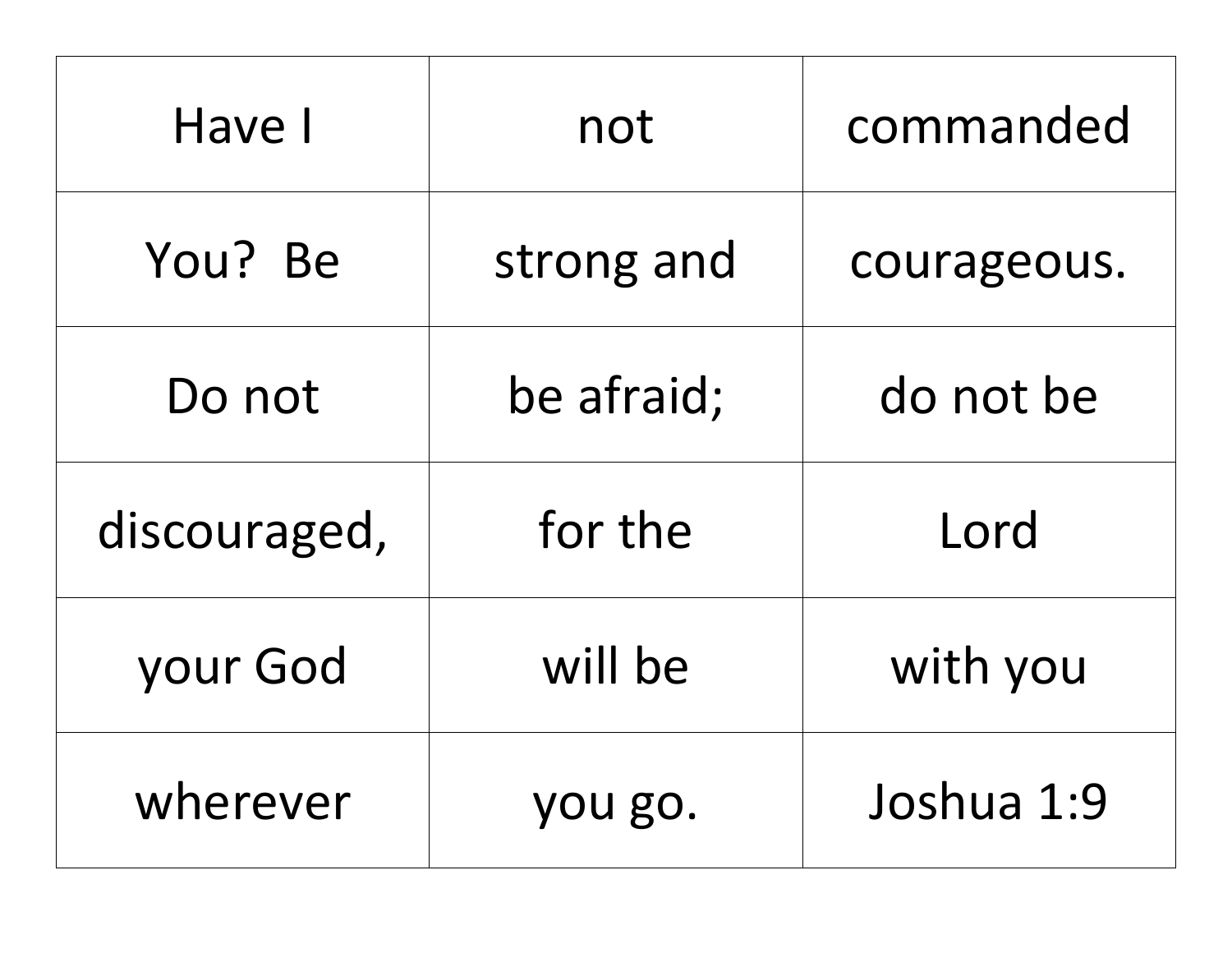| <b>Then Peter</b> | began to   | speak:        |
|-------------------|------------|---------------|
| I now realize     | how true   | it is that    |
| God does          | not show   | favoritism    |
| but accepts       | from every | nation        |
| the one           | who fears  | him and       |
| does what         | is right.  | Acts 10:34-35 |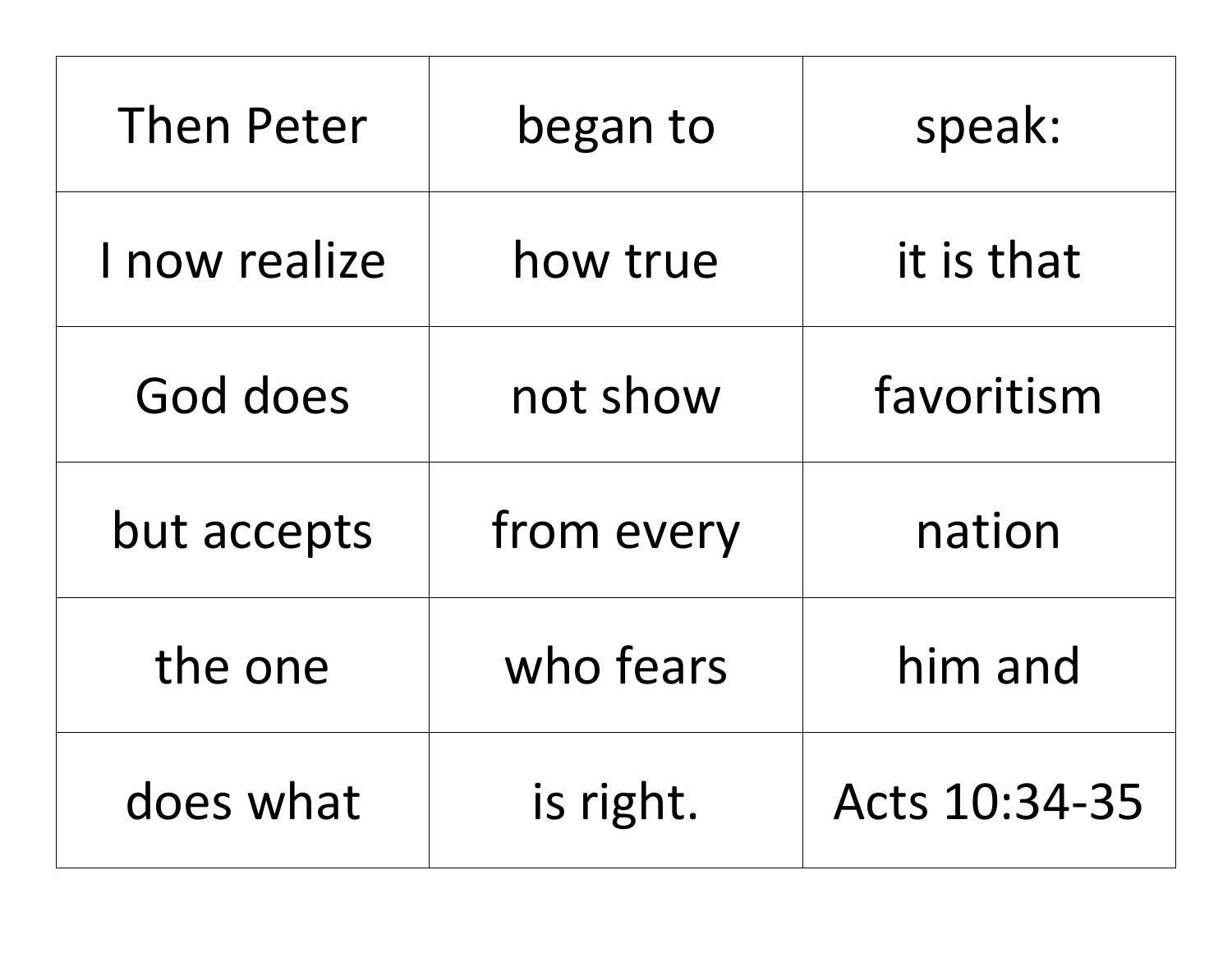| Joshua  | told       | the         |
|---------|------------|-------------|
| people, | Consecrate | yourselves, |
| for     | tomorrow   | the         |
| Lord    | will       | do          |
| amazing | things     | among       |
| you.    | Joshua 3:5 |             |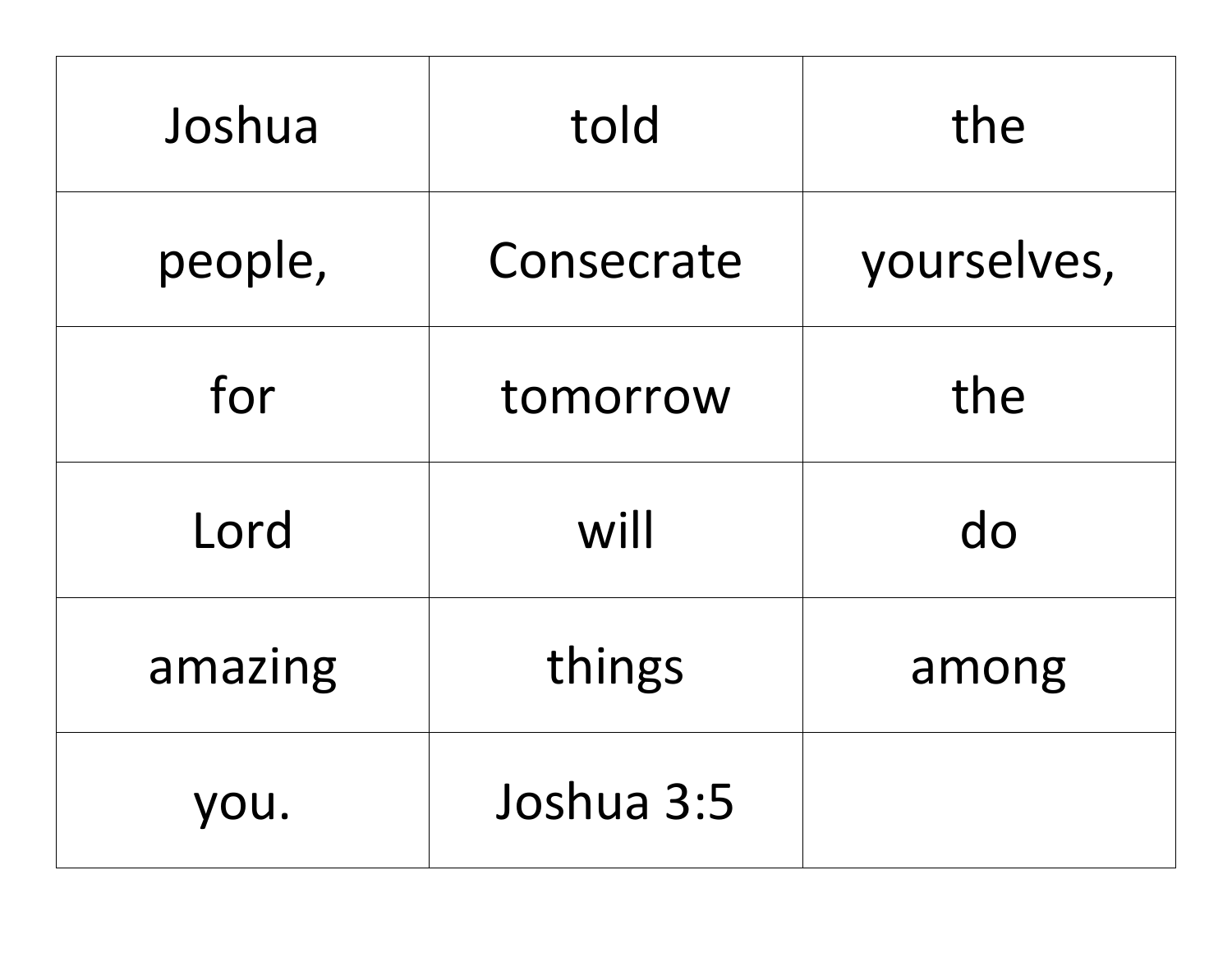| He said     | to the                | Israelites,    |
|-------------|-----------------------|----------------|
| In the      | future                | when your      |
| descendants | ask their             | parents,       |
| What do     | these stones          | mean?          |
| tell them,  | <b>Israel crossed</b> | the Jordan     |
| on dry      | ground.               | Joshua 4:21-22 |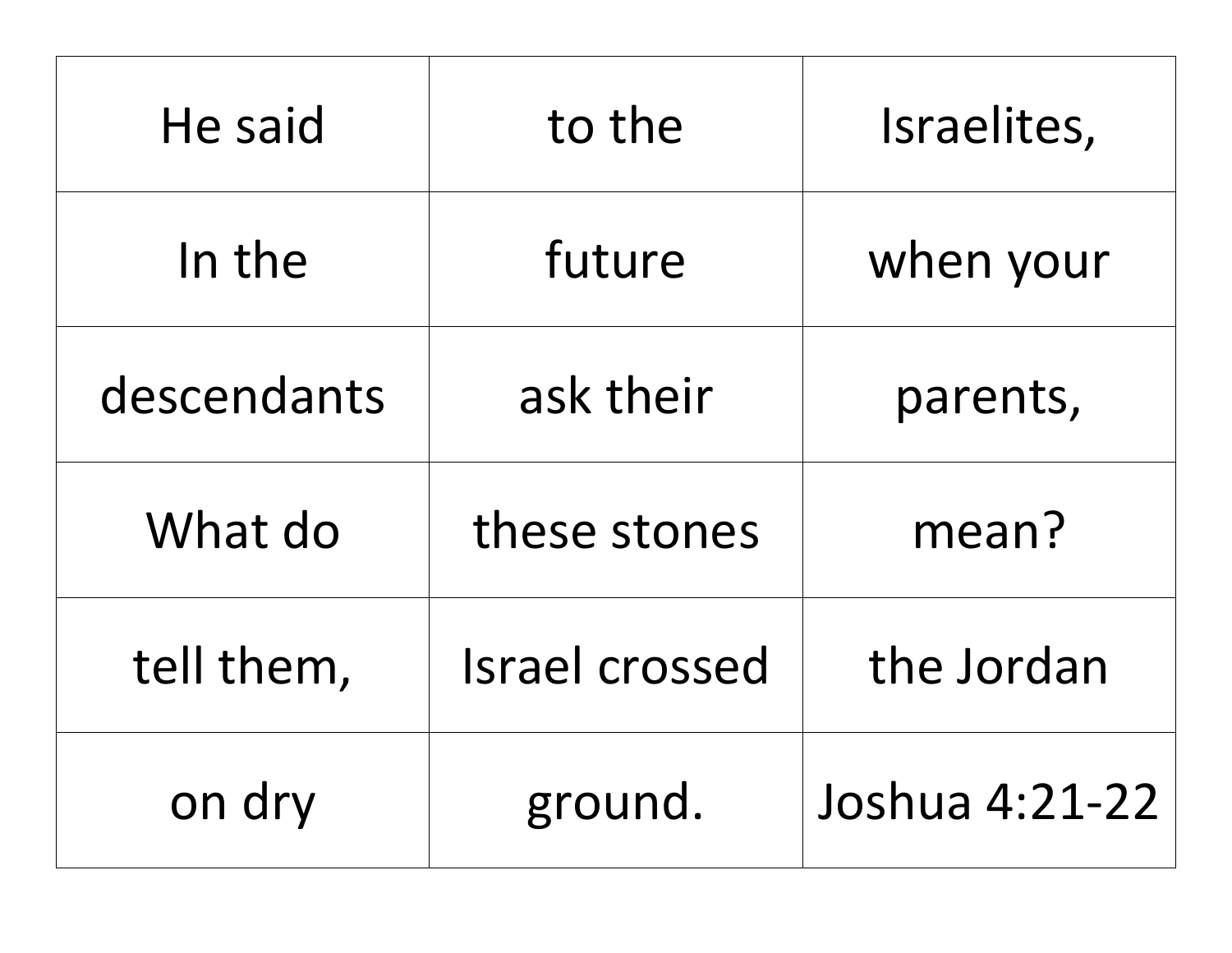| Obey   | the                  | Lord     |
|--------|----------------------|----------|
| your   | God                  | and      |
| follow | his                  | commands |
| and    | decrees              | that     |
|        | give                 | you      |
| today. | Deuteronomy<br>27:10 |          |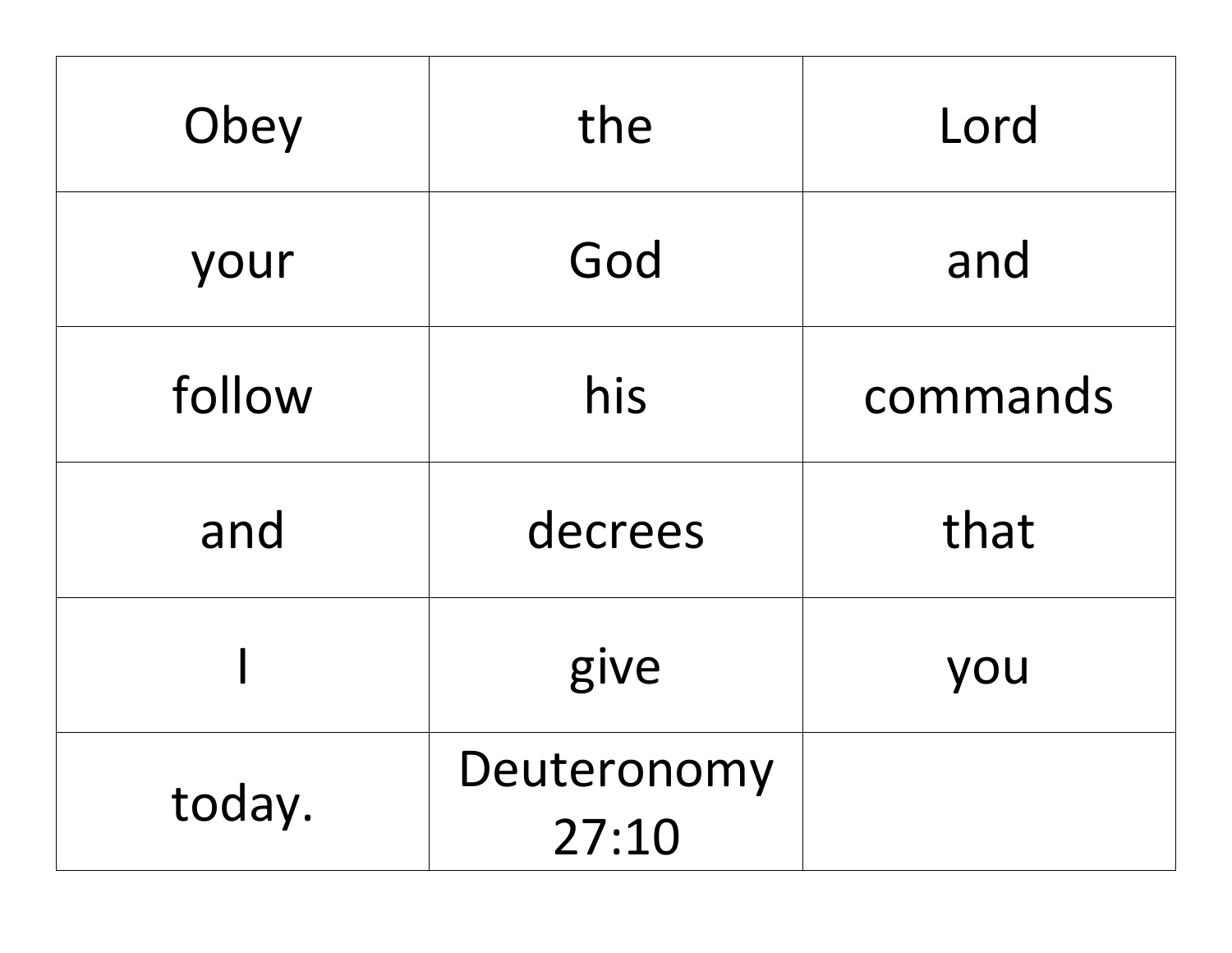| <b>There</b> | is     | a              |
|--------------|--------|----------------|
| way          | that   | appears        |
| to           | be     | right,         |
| but          | in     | the            |
| end          | it     | leads          |
| to           | death. | Proverbs 14:12 |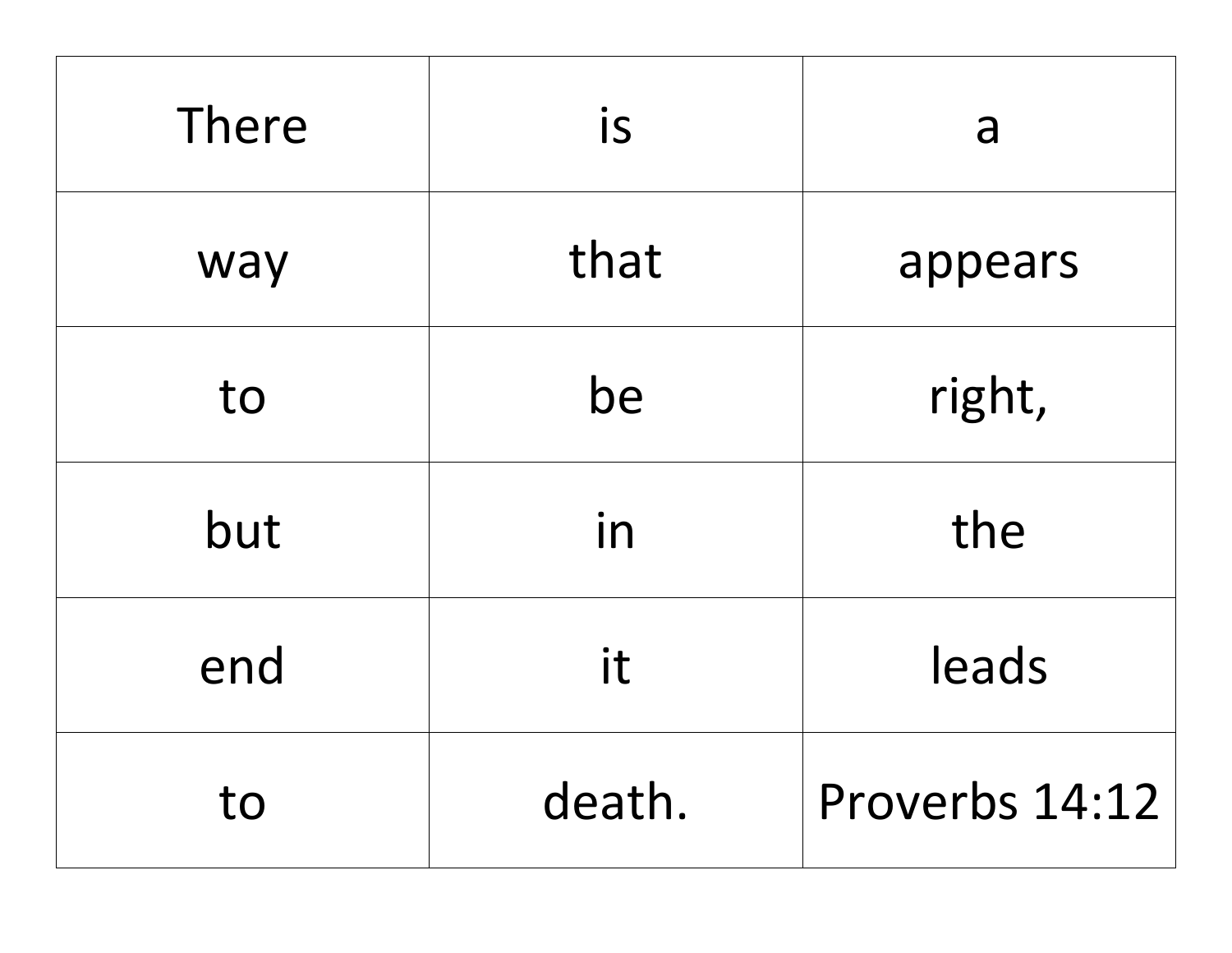| Be strong    | and very     | courageous.     |
|--------------|--------------|-----------------|
| Be careful   | to obey      | all the law     |
| my servant   | Moses gave   | you; do not     |
| turn from it | to the right | or to the left, |
| that you     | may be       | successful      |
| wherever     | you go.      | Joshua 1:7      |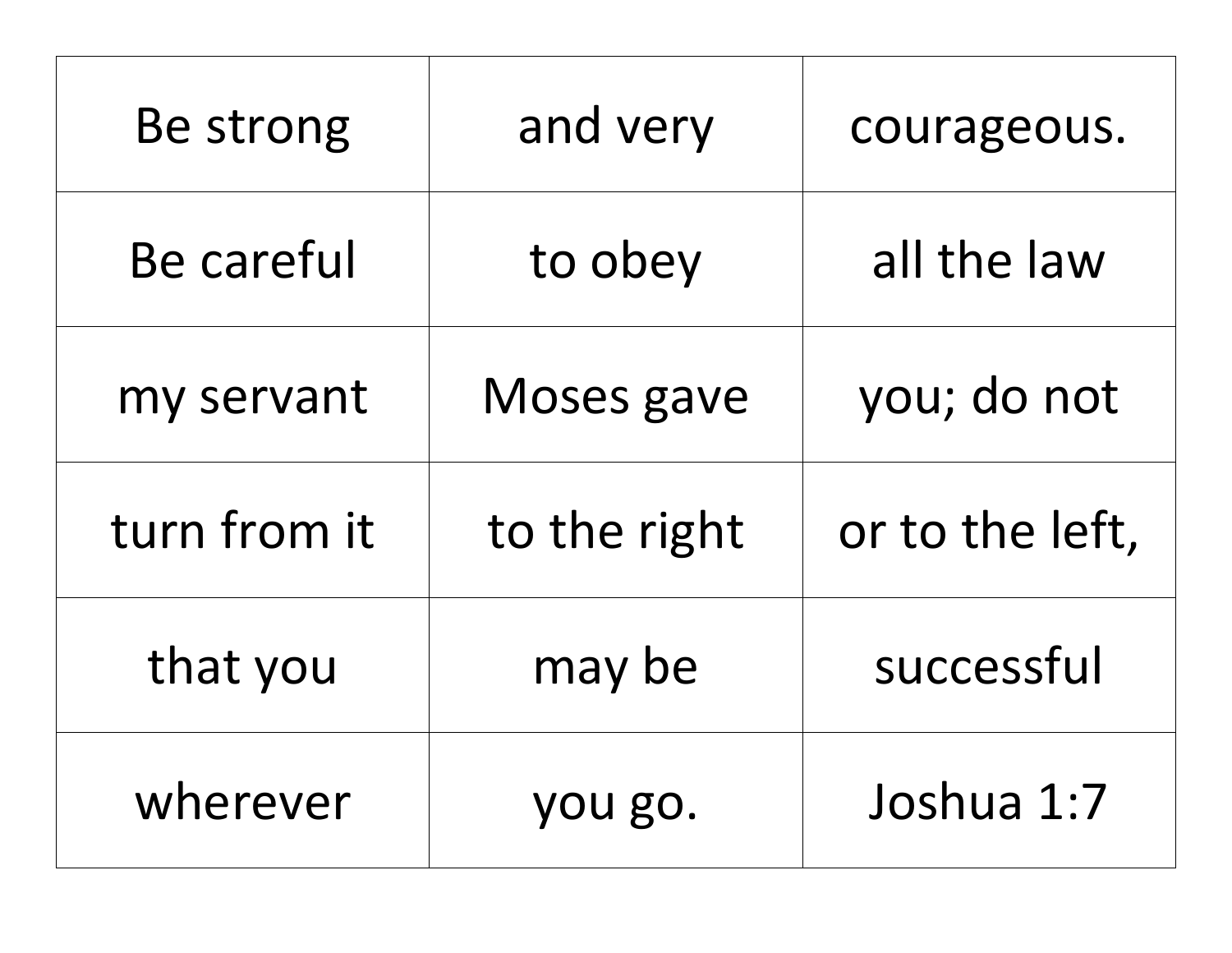| All the   | ways               | of the |
|-----------|--------------------|--------|
| Lord      | are                | loving |
| and       | faithful           | toward |
| those     | who                | keep   |
| the       | demands            | of his |
| covenant. | <b>Psalm 25:10</b> |        |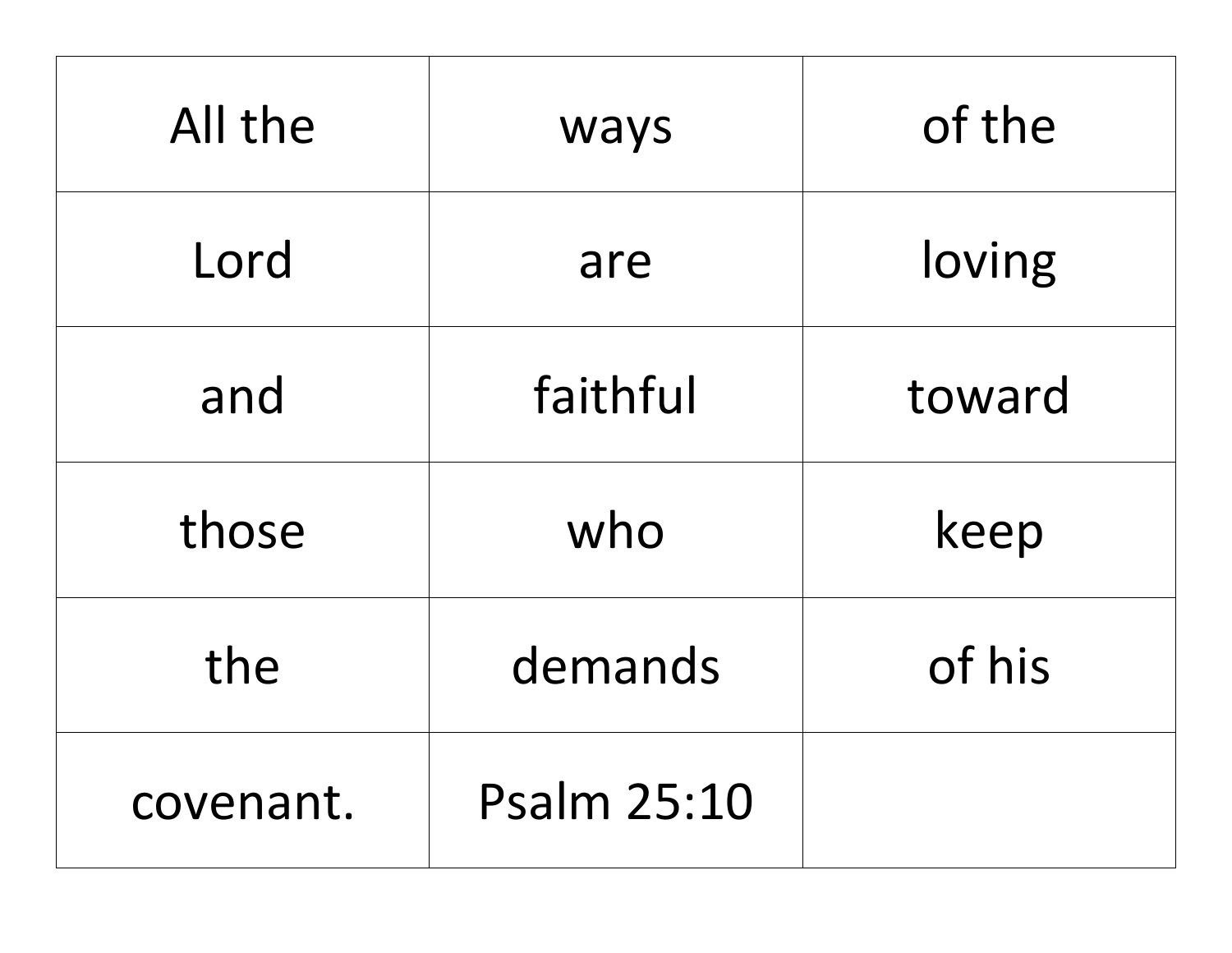| And       | whatever    | you do,                |
|-----------|-------------|------------------------|
| whether   | in word     | or deed,               |
| do it all | in the      | name                   |
| of the    | Lord Jesus, | giving                 |
| thanks    | to God      | the Father             |
| through   | him.        | <b>Colossians 3:17</b> |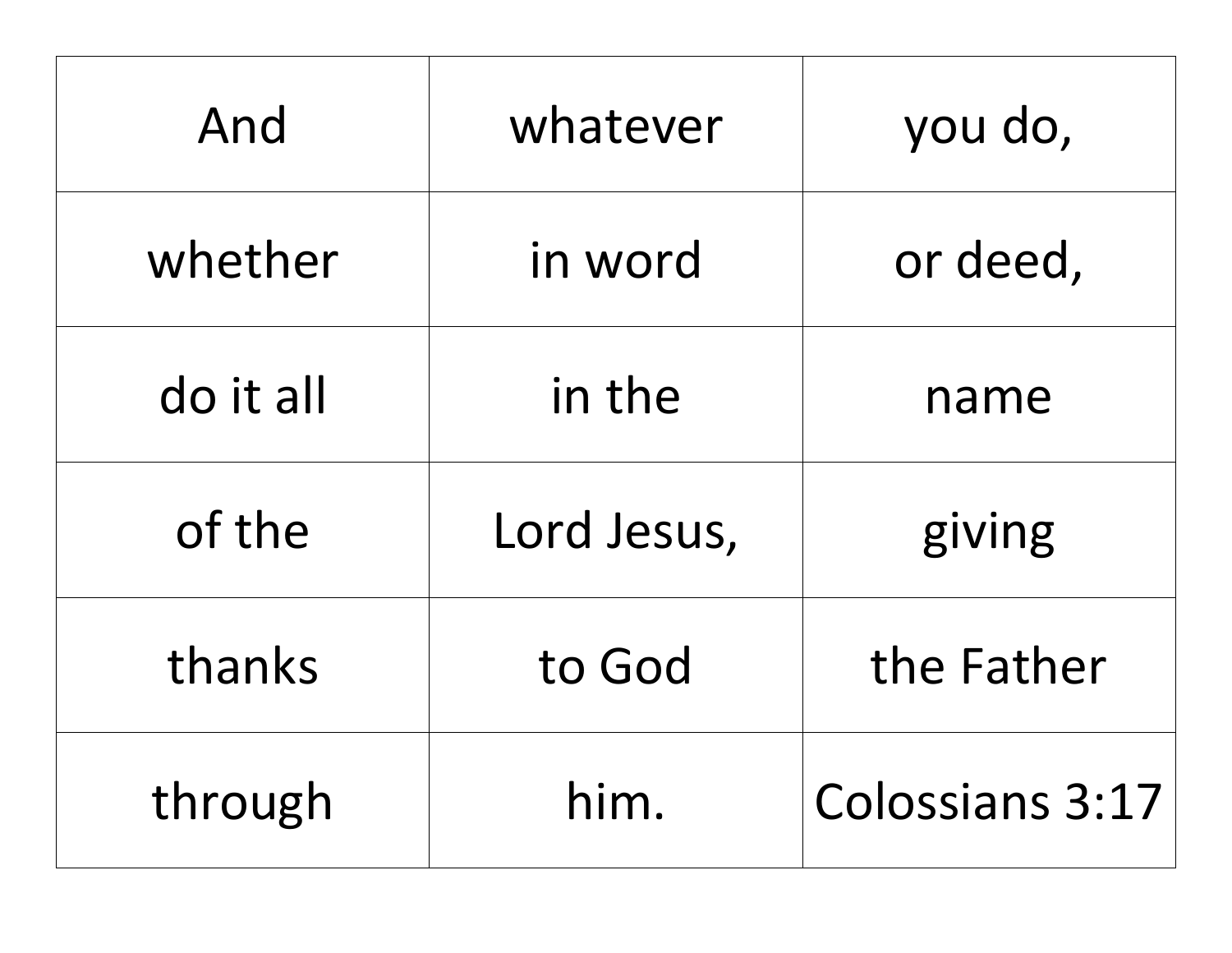| <b>Not</b>   | one      | <b>of</b>  |
|--------------|----------|------------|
| all          | the      | Lord's     |
| good         | promises | to         |
| Israel       | failed;  | every      |
| one          | was      | fulfilled. |
| Joshua 21:45 |          |            |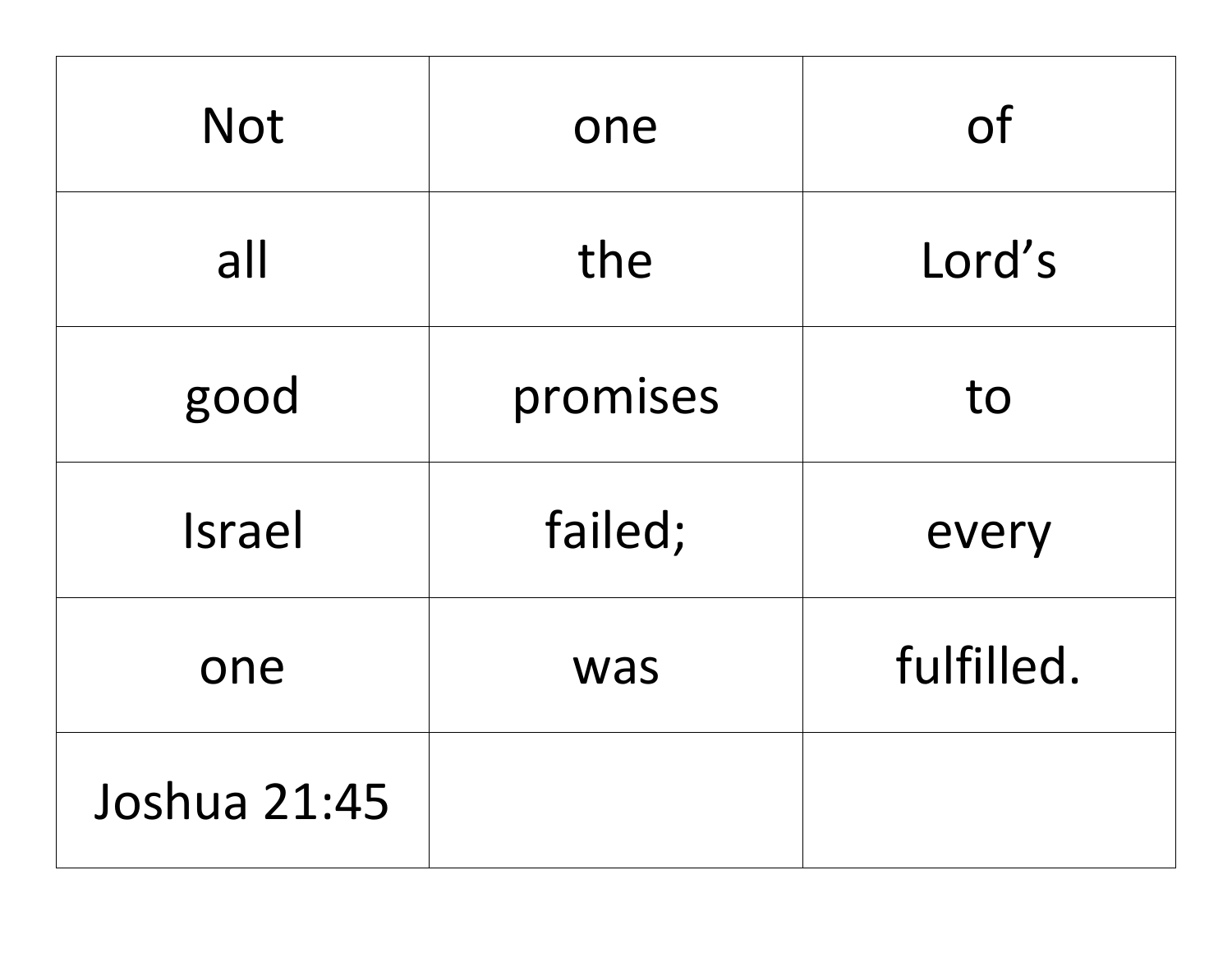| <b>Now</b>    | fear          | the   |
|---------------|---------------|-------|
| Lord          | and           | serve |
| him           | with          | all   |
| faithfulness. | Joshua 24:14a |       |
|               |               |       |
|               |               |       |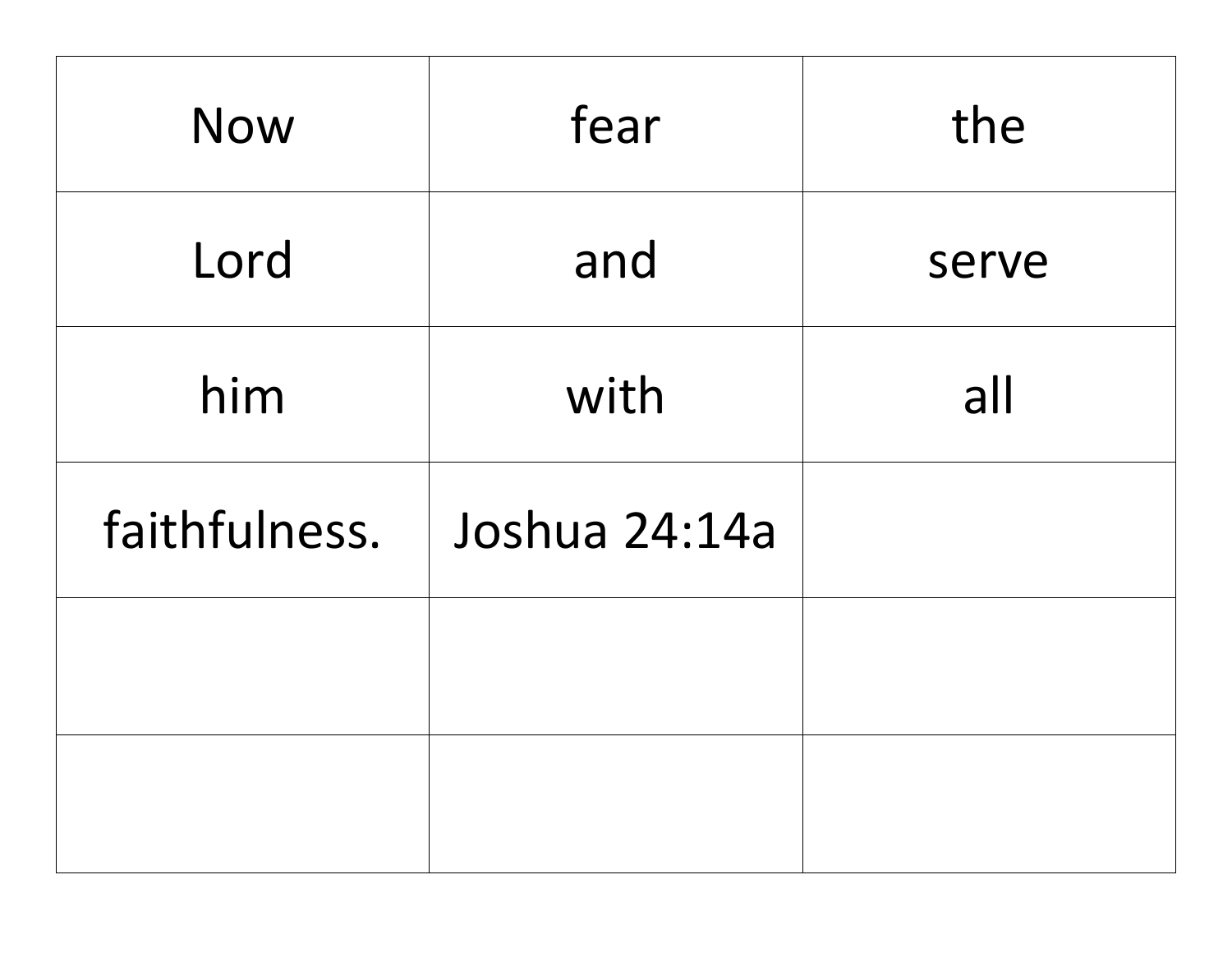| Lord        | our               | God,      |
|-------------|-------------------|-----------|
| you         | answered          | them;     |
| you         | were              | to Israel |
| a forgiving | God,              | though    |
| you         | punished          | their     |
| misdeeds.   | <b>Psalm 99:8</b> |           |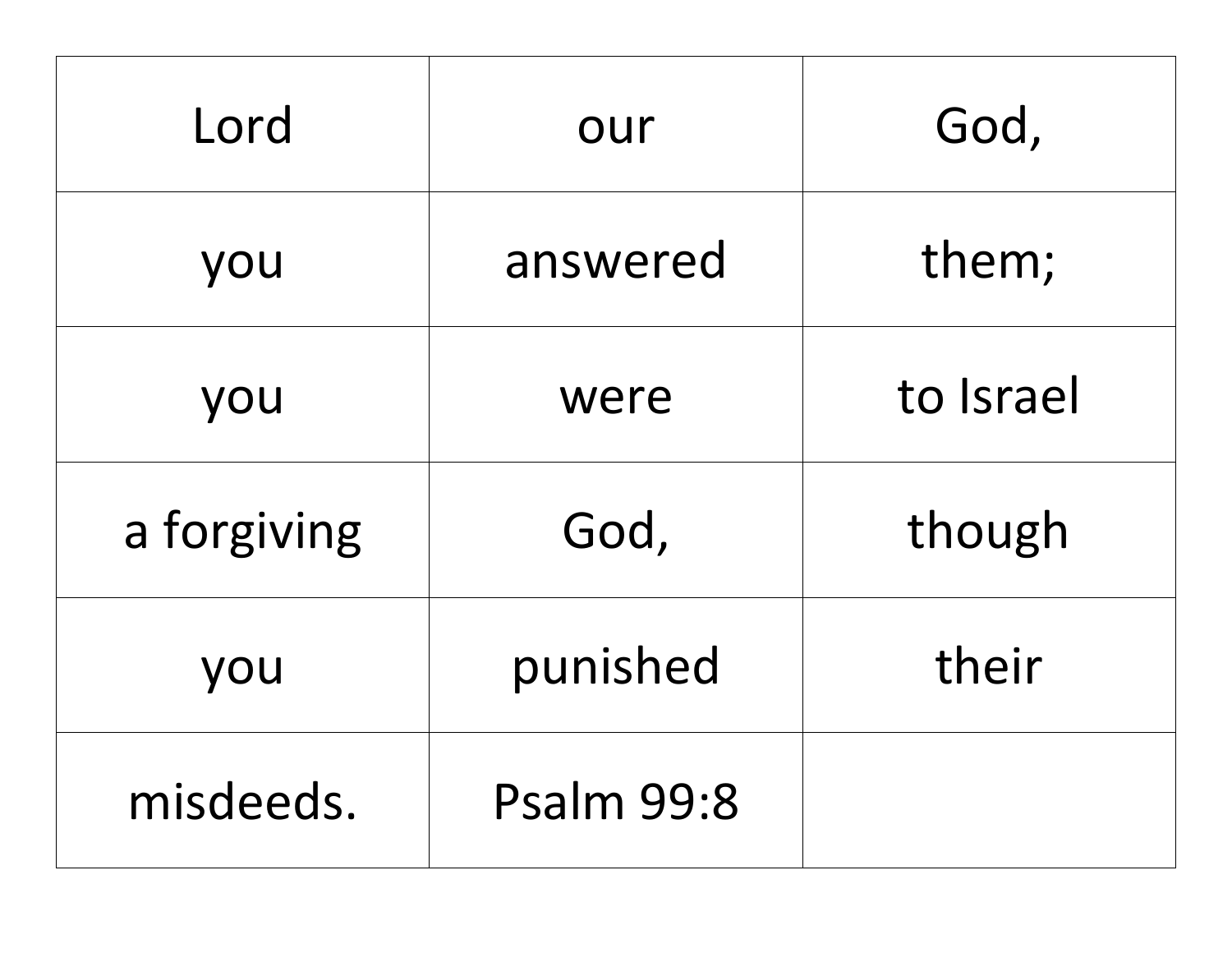|          | know      | that      |
|----------|-----------|-----------|
| you      | can       | do        |
| all      | things;   | no        |
| purpose  | <b>of</b> | yours     |
| can      | be        | thwarted. |
| Job 42:2 |           |           |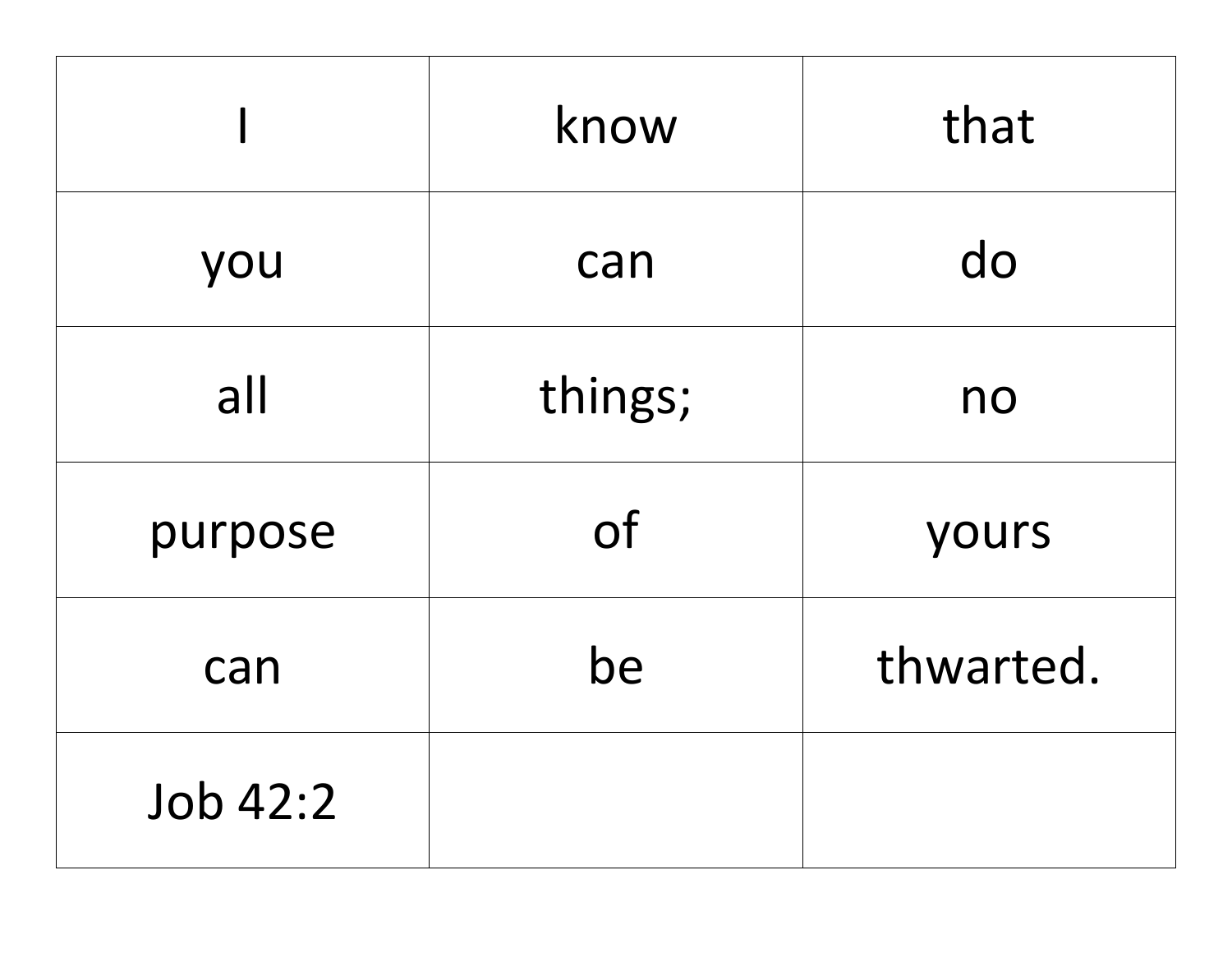| The Lord     | your God      | is with you,   |
|--------------|---------------|----------------|
| the Mighty   | Warrior       | who saves.     |
| He will take | great delight | in you;        |
| in his love  | he will       | no longer      |
| rebuke you,  | but will      | rejoice over   |
| you with     | singing.      | Zephaniah 3:17 |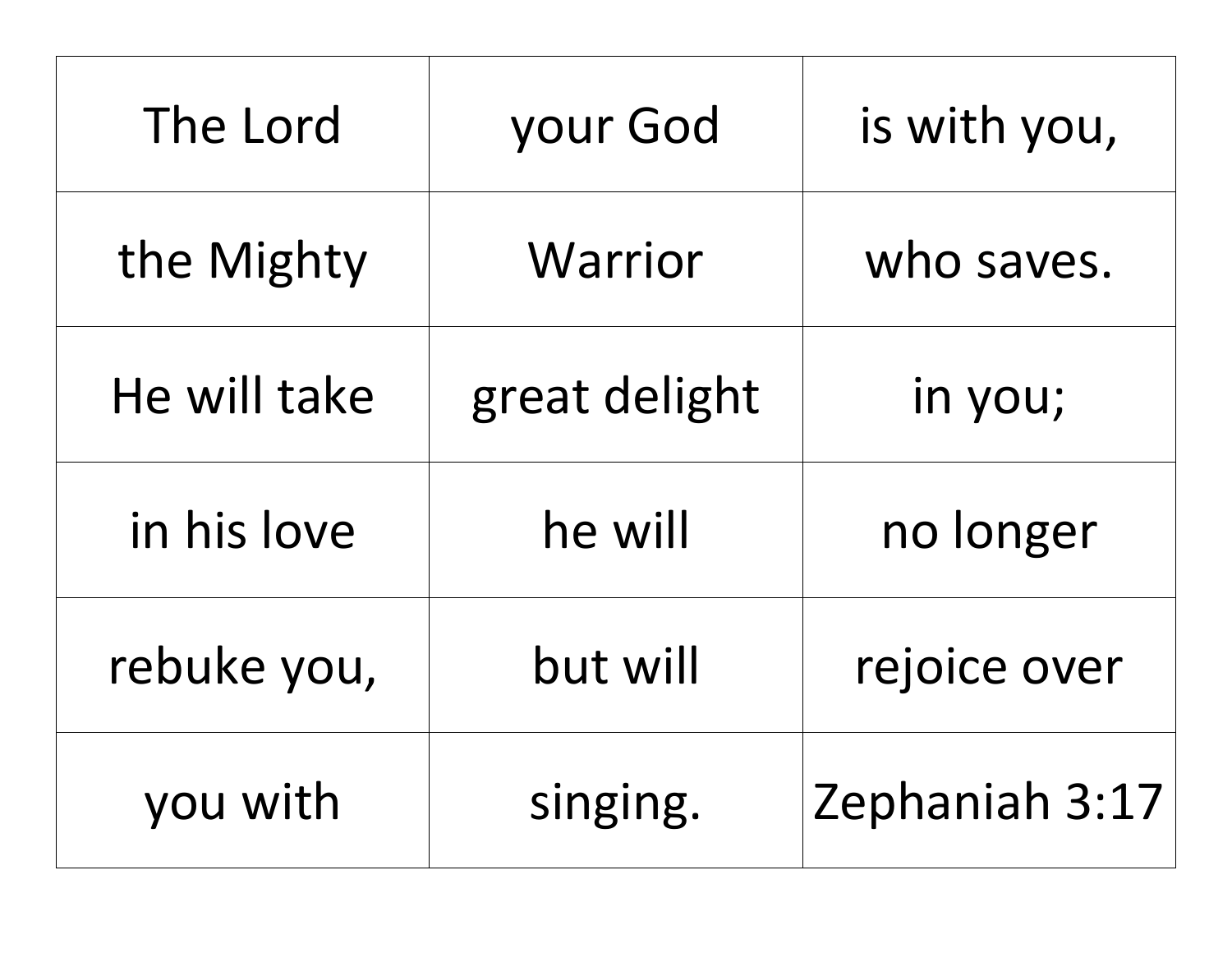| Wait  | for   | the         |
|-------|-------|-------------|
| Lord; | be    | strong      |
| and   | take  | heart       |
| and   | wait  | on          |
| the   | Lord. | Psalm 27:14 |
|       |       |             |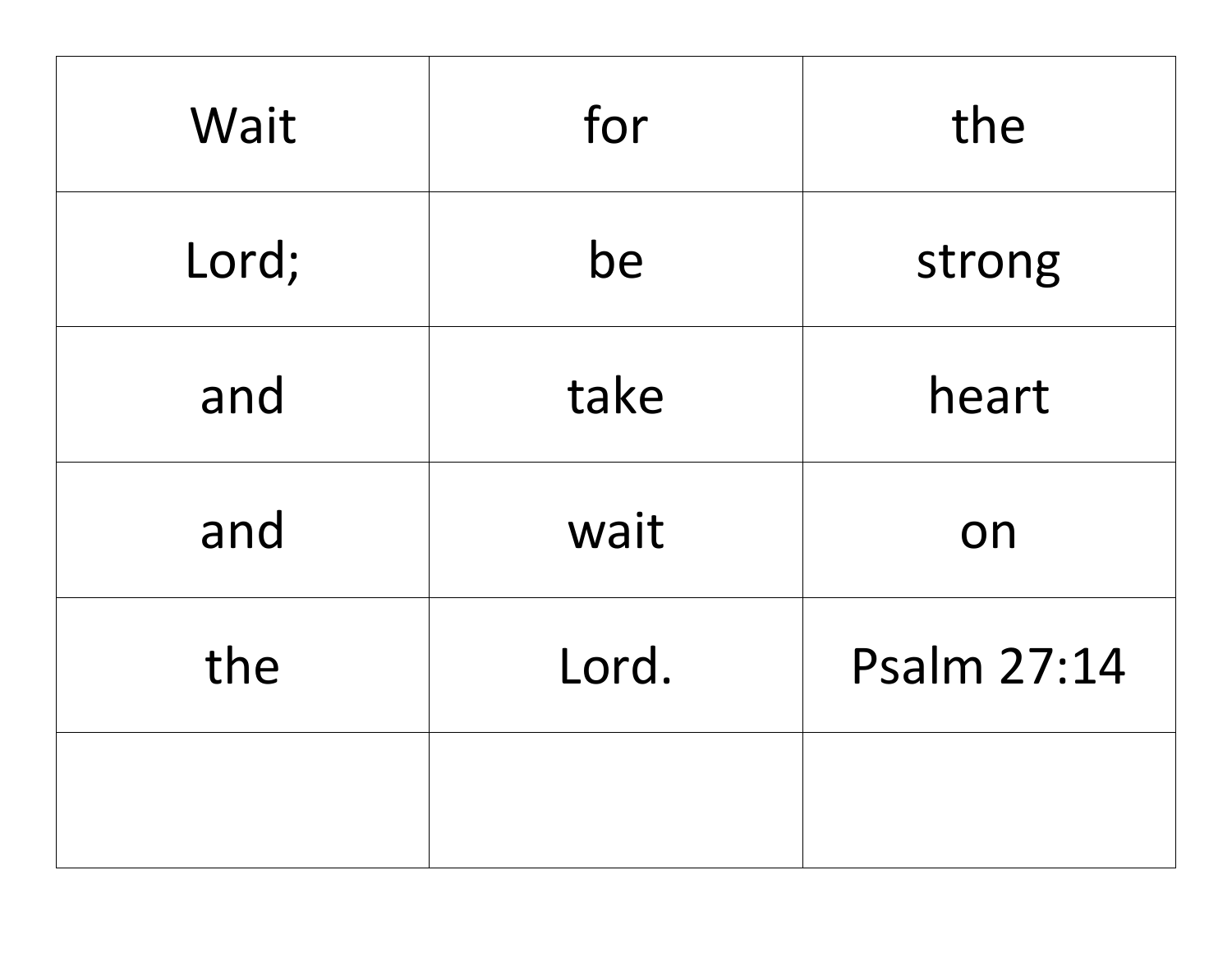| The   | Lord         | delights  |
|-------|--------------|-----------|
| in    | those        | who       |
| fear  | him,         | who       |
| put   | their        | hope      |
| in    | his          | unfailing |
| love. | Psalm 147:11 |           |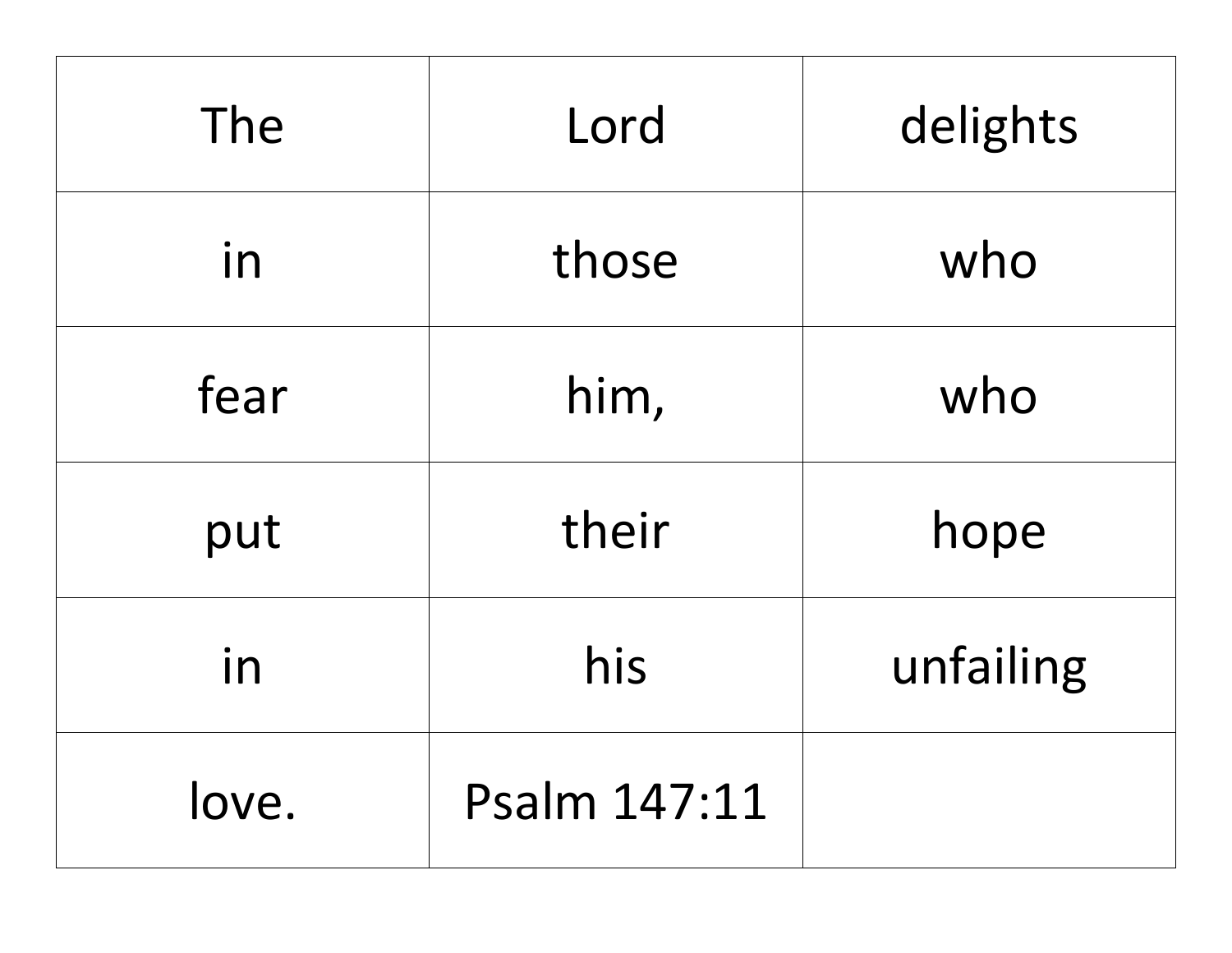| Hear   | my  | voice             |
|--------|-----|-------------------|
| when   |     | call,             |
| Lord;  | be  | merciful          |
| to     | me  | and               |
| answer | me. | <b>Psalm 27:7</b> |
|        |     |                   |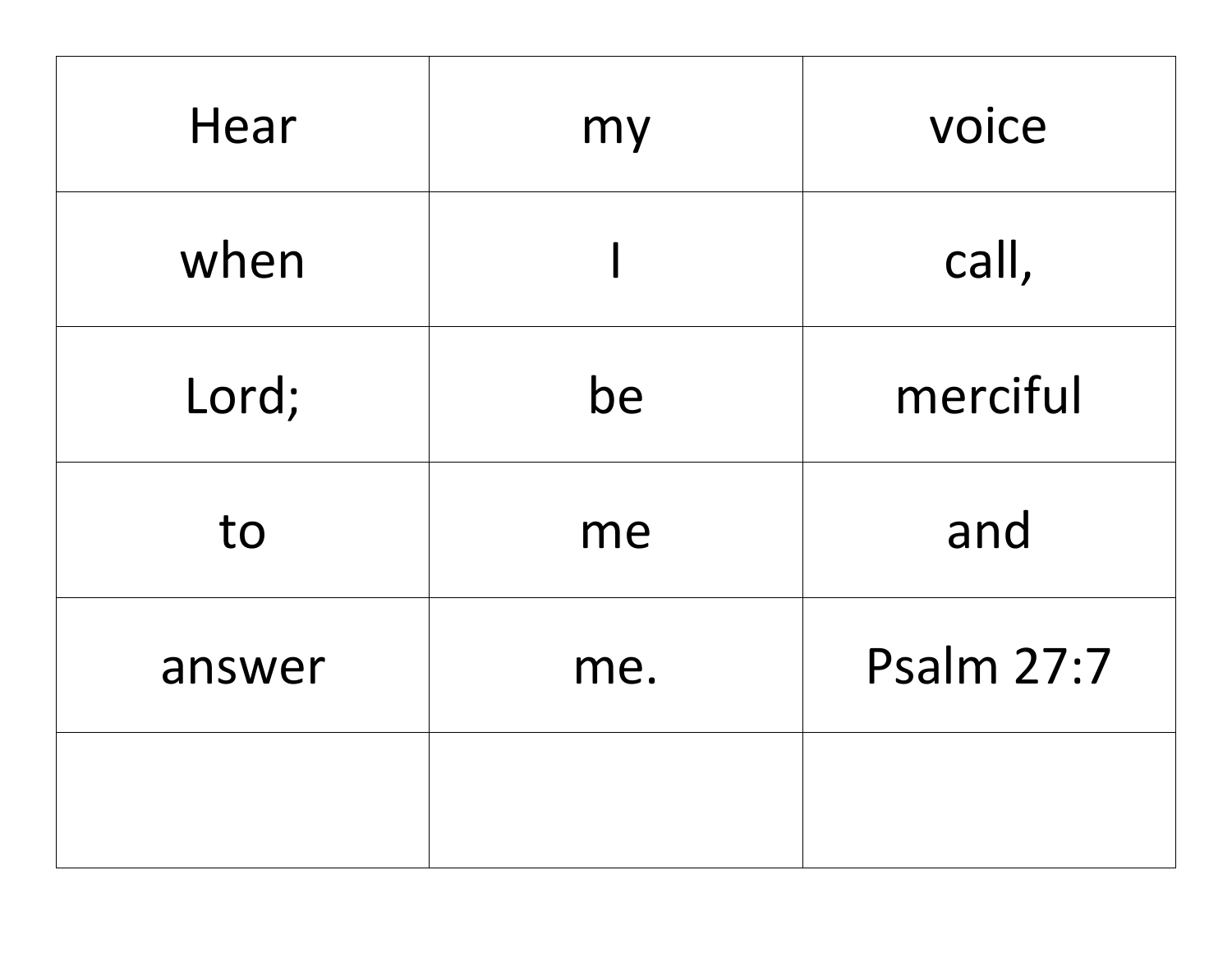| <b>But Ruth</b> | replied,     | don't urge       |
|-----------------|--------------|------------------|
| me to leave     | you or to    | turn back        |
| from you.       | Where you go | I will go,       |
| and where       | you stay     | I will stay.     |
| Your people     | will be      | my people        |
| And your        | God my God.  | <b>Ruth 1:16</b> |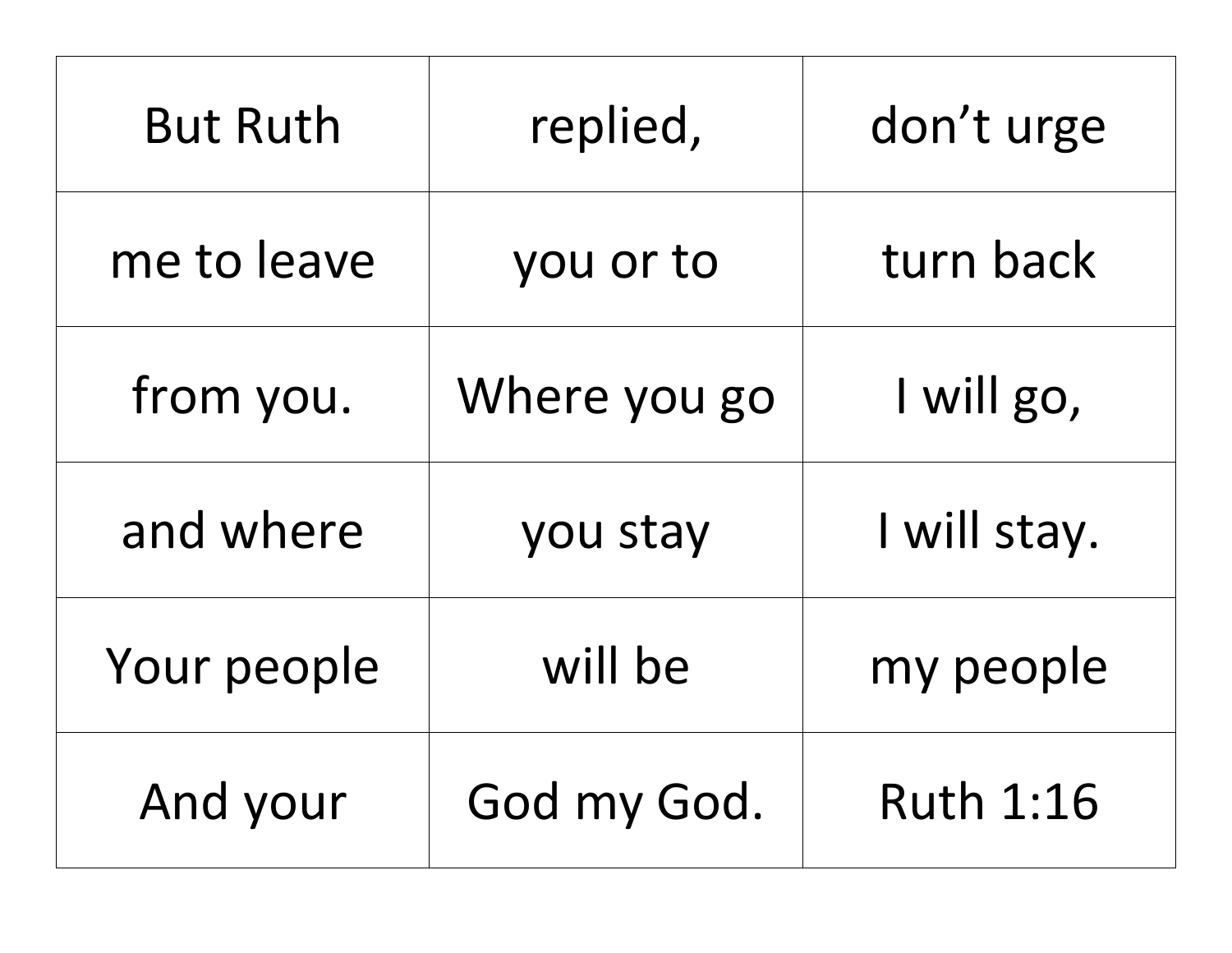| Share    | with         | the                 |
|----------|--------------|---------------------|
| Lord's   | people       | who                 |
| are      | in           | need.               |
| Practice | hospitality. | <b>Romans 12:13</b> |
|          |              |                     |
|          |              |                     |